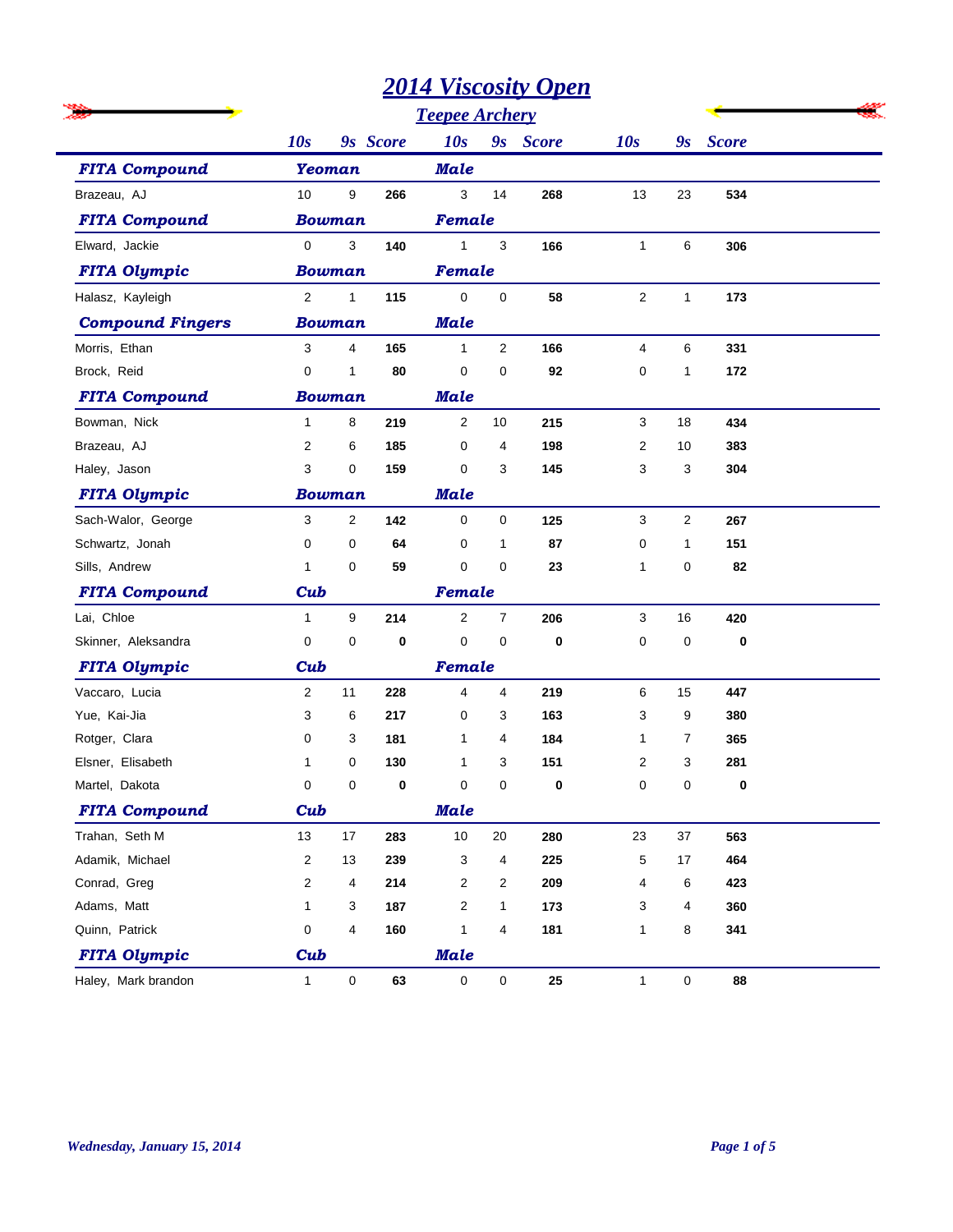|                            |                |                |          |                       |                | <u> 2014 Viscosity Open</u> |                |    |                      |  |
|----------------------------|----------------|----------------|----------|-----------------------|----------------|-----------------------------|----------------|----|----------------------|--|
|                            |                |                |          | <b>Teepee Archery</b> |                |                             |                |    |                      |  |
|                            | 10s            |                | 9s Score | 10s                   |                | 9s Score                    | 10s            |    | 9 <sub>s</sub> Score |  |
| <b>Barebow</b>             | <b>Cadet</b>   |                |          | Female                |                |                             |                |    |                      |  |
| Bodine, Rachel             | 0              | $\mathbf{2}$   | 140      | 1                     | $\overline{2}$ | 167                         | 1              | 4  | 307                  |  |
| Barton, Gianna             | 1              | 0              | 62       | 3                     | 1              | 122                         | 4              | 1  | 184                  |  |
| <b>FITA Compound</b>       | Cadet          |                | Female   |                       |                |                             |                |    |                      |  |
| Chretien, Kaitlyn          | 11             | 18             | 280      | 14                    | 16             | 284                         | 25             | 34 | 564                  |  |
| Humphries, Julianne        | 5              | 22             | 272      | 0                     | 21             | 260                         | 5              | 43 | 532                  |  |
| <b>FITA Olympic</b>        | Cadet          |                |          | Female                |                |                             |                |    |                      |  |
| Yue, Kai-Lou               | 6              | 14             | 264      | 4                     | 9              | 235                         | 10             | 23 | 499                  |  |
| Coutu, Sarah               | 5              | 12             | 246      | 7                     | 10             | 252                         | 12             | 22 | 498                  |  |
| Van der Swaagh, Abigail    | 5              | 11             | 250      | 4                     | 12             | 241                         | 9              | 23 | 491                  |  |
| Haley, Cassandra           | $\overline{7}$ | 5              | 228      | 7                     | 7              | 246                         | 14             | 12 | 474                  |  |
| Eisenhofer, Hannah         | 3              | 7              | 206      | 2                     | 4              | 208                         | 5              | 11 | 414                  |  |
| Gray, Morgan               | $\mathbf{1}$   | 3              | 201      | 2                     | 2              | 194                         | 3              | 5  | 395                  |  |
| Cracco, Elise              | 2              | 4              | 199      | 3                     | 5              | 183                         | 5              | 9  | 382                  |  |
| Saxena, Juhi               | 3              | 3              | 194      | 1                     | $\mathbf{1}$   | 174                         | 4              | 4  | 368                  |  |
| Langton, Abigail           | $\Omega$       | 4              | 158      | 0                     | 4              | 141                         | 0              | 8  | 299                  |  |
| Medwar-Vanderlinden, Kate  | $\mathbf 0$    | 0              | 152      | 0                     | 0              | 141                         | 0              | 0  | 293                  |  |
| <b>Traditional Recurve</b> | Cadet          |                |          | Female                |                |                             |                |    |                      |  |
| Kracrik, Amelia            | $\mathbf 0$    | 5              | 180      | 0                     | 3              | 136                         | 0              | 8  | 316                  |  |
| <b>FITA Compound</b>       | Cadet          |                |          | <b>Male</b>           |                |                             |                |    |                      |  |
| Hanley, Kolby              | 25             | 5              | 295      | 24                    | 6              | 294                         | 49             | 11 | 589                  |  |
| Bell, Jimmy                | 23             | 7              | 293      | 21                    | 9              | 291                         | 44             | 16 | 584                  |  |
| Alicandro, Daniel          | 5              | 23             | 273      | 7                     | 19             | 272                         | 12             | 42 | 545                  |  |
| Tilton, Michael A          | 6              | 16             | 265      | 5                     | 19             | 268                         | 11             | 35 | 533                  |  |
| Chase, Zachary             | 3              | 13             | 253      | 6                     | 13             | 259                         | 9              | 26 | 512                  |  |
| McKinstry, Scott           | 1              | 15             | 249      | 3                     | 18             | 259                         | 4              | 33 | 508                  |  |
| <b>FITA Olympic</b>        | Cadet          |                |          | <b>Male</b>           |                |                             |                |    |                      |  |
| Fowle, Brandon             | 17             | 11             | 284      | 13                    | 14             | 280                         | 30             | 25 | 564                  |  |
| Shute, Gabriel Osborne     | 6              | 8              | 247      | 7                     | 14             | 264                         | 13             | 22 | 511                  |  |
| Morse, Noah                | $\overline{7}$ | 9              | 246      | 6                     | 9              | 241                         | 13             | 18 | 487                  |  |
| Butterfield, Raymond       | 7              | 11             | 256      | 4                     | 6              | 230                         | 11             | 17 | 486                  |  |
| Baker III, Weston          | 4              | 11             | 245      | $\overline{2}$        | 8              | 228                         | 6              | 19 | 473                  |  |
| Vaccaro, James B           | 2              | 6              | 223      | $\overline{7}$        | 9              | 242                         | 9              | 15 | 465                  |  |
| McGuire, Tim               | 4              | $\overline{c}$ | 217      | $\overline{7}$        | 6              | 241                         | 11             | 8  | 458                  |  |
| Xu, Austin                 | 3              | 8              | 233      | 4                     | 5              | 205                         | $\overline{7}$ | 13 | 438                  |  |
| Corbin, Jacob              | 1              | 5              | 187      | 3                     | 8              | 183                         | 4              | 13 | 370                  |  |
| Nelson, Andrew             | 1              | 3              | 164      | 1                     | $\overline{2}$ | 154                         | 2              | 5  | 318                  |  |
| Jukoski, Zachary           | 1              | $\overline{c}$ | 134      | 1                     | 3              | 133                         | 2              | 5  | 267                  |  |
| Cioffi, Micheal            | 0              | $\mathbf{1}$   | 143      | 0                     | 3              | 123                         | 0              | 4  | 266                  |  |
| Belisle, Jr., Thomas       | 0              | 0              | 0        | 0                     | 0              | $\pmb{0}$                   | 0              | 0  | 0                    |  |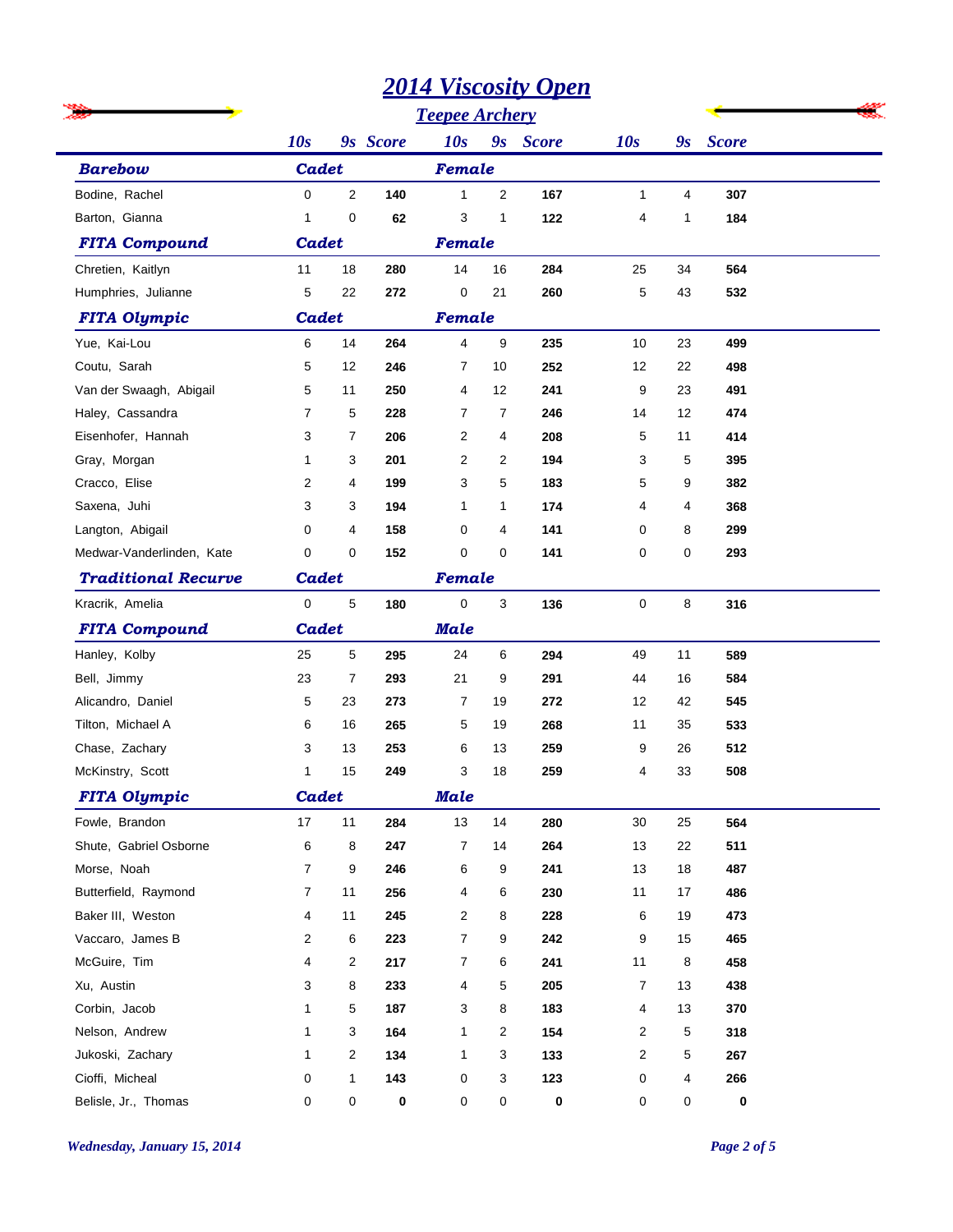|                               |                |    | <b>Teepee Archery</b> |                |    |              |             |    |              |  |
|-------------------------------|----------------|----|-----------------------|----------------|----|--------------|-------------|----|--------------|--|
|                               | 10s            |    | 9s Score              | 10s            | 9s | <b>Score</b> | 10s         | 9s | <b>Score</b> |  |
| <b>FITA Compound</b>          | <b>Junior</b>  |    |                       | Female         |    |              |             |    |              |  |
| Yost, Marissa                 | $\overline{7}$ | 16 | 268                   | 4              | 17 | 256          | 11          | 33 | 524          |  |
| <b>FITA Olympic</b>           | <b>Junior</b>  |    | Female                |                |    |              |             |    |              |  |
| Buswell, Alice                | 11             | 12 | 271                   | 9              | 16 | 273          | 20          | 28 | 544          |  |
| Wade, Abigail C               | $\overline{7}$ | 9  | 253                   | $\overline{7}$ | 6  | 240          | 14          | 15 | 493          |  |
| Spence, Ellen                 | 4              | 5  | 230                   | 9              | 3  | 240          | 13          | 8  | 470          |  |
| Loxterkamp, Elizabeth (Lizzy) | $\mathbf 0$    | 0  | 0                     | $\mathbf 0$    | 0  | 0            | $\mathbf 0$ | 0  | $\bf{0}$     |  |
| <b>Open Compound</b>          | <b>Junior</b>  |    |                       | Female         |    |              |             |    |              |  |
| Gianos, Sarah                 | 10             | 17 | 277                   | 15             | 15 | 285          | 25          | 32 | 562          |  |
| <b>FITA Compound</b>          | <b>Junior</b>  |    |                       | <b>Male</b>    |    |              |             |    |              |  |
| Brush, Tyler                  | 15             | 15 | 285                   | 12             | 17 | 281          | 27          | 32 | 566          |  |
| Visco, Brian L                | 8              | 21 | 277                   | 1              | 18 | 249          | 9           | 39 | 526          |  |
| <b>FITA Olympic</b>           | <b>Junior</b>  |    |                       | <b>Male</b>    |    |              |             |    |              |  |
| McMenamy, Dillon              | 17             | 10 | 284                   | 8              | 13 | 265          | 25          | 23 | 549          |  |
| Pooley III, John              | 14             | 11 | 277                   | 9              | 12 | 264          | 23          | 23 | 541          |  |
| Preziuso, Paul                | 5              | 13 | 251                   | 3              | 9  | 246          | 8           | 22 | 497          |  |
| Schackart, Jeremy             | 4              | 8  | 244                   | $\overline{7}$ | 3  | 247          | 11          | 11 | 491          |  |

i.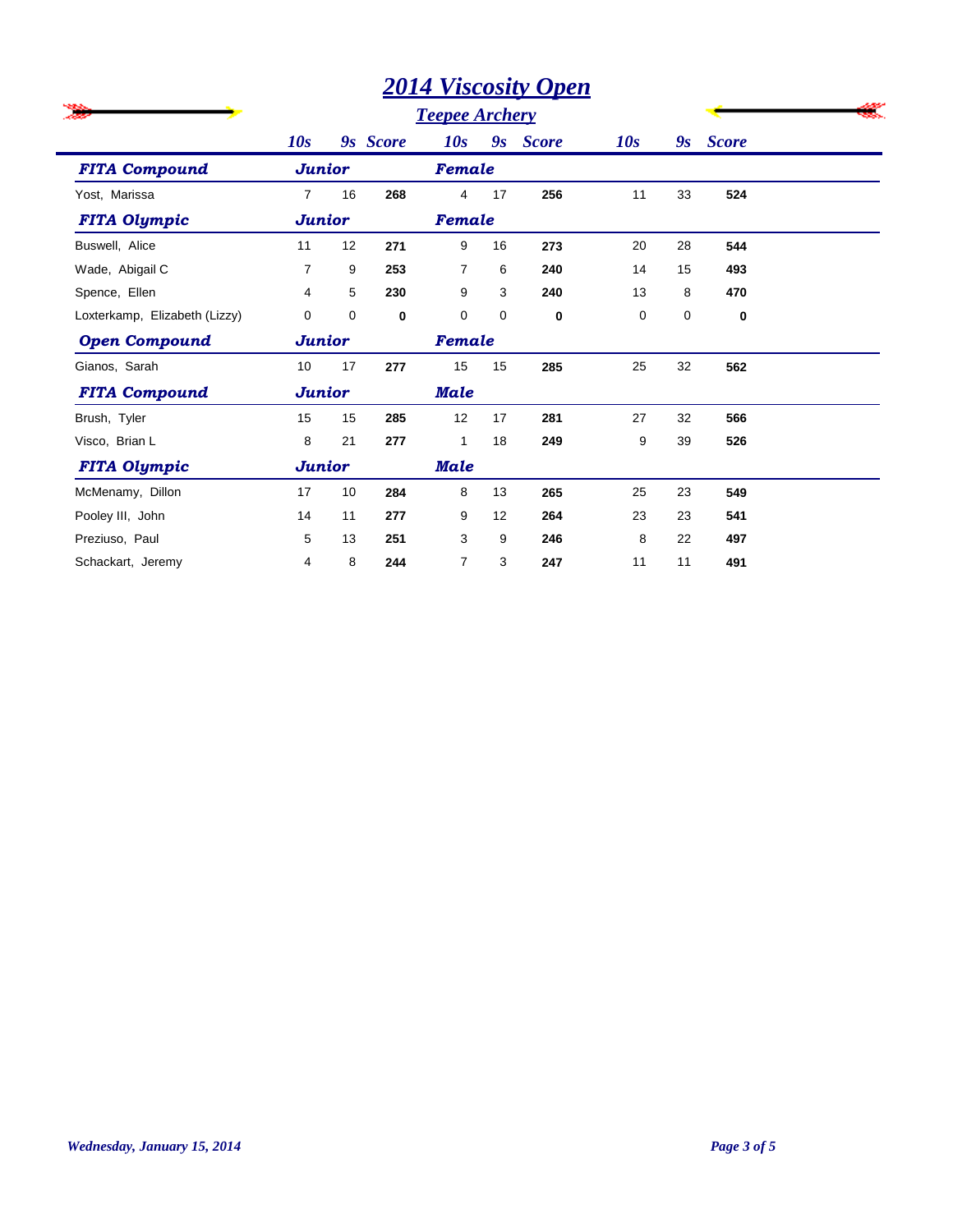|                            |                |                         |             | $\sqrt{2}$     |                | $\mathbf{v}$ <i>p</i> $\mathbf{v}$ |                         |                  |          |  |
|----------------------------|----------------|-------------------------|-------------|----------------|----------------|------------------------------------|-------------------------|------------------|----------|--|
|                            |                |                         |             |                |                |                                    |                         |                  |          |  |
|                            | 10s            |                         | 9s Score    | 10s            |                | 9s Score                           | 10s                     |                  | 9s Score |  |
| <b>Barebow</b>             | <b>Senior</b>  |                         |             | Female         |                |                                    |                         |                  |          |  |
| Pooley, Joan               | $\overline{2}$ | 3                       | 200         | $\mathbf{1}$   | 5              | 186                                | 3                       | 8                | 386      |  |
| <b>FITA Compound</b>       | <b>Senior</b>  |                         |             | Female         |                |                                    |                         |                  |          |  |
| Failkner, Erica            | 8              | 11                      | 262         | 5              | 17             | 258                                | 13                      | 28               | 520      |  |
| Gianos, Tina               | 4              | 12                      | 239         | $\overline{c}$ | 15             | 254                                | 6                       | 27               | 493      |  |
| Spence, Maryanne           | 1              | 8                       | 229         | 1              | 5              | 189                                | $\overline{\mathbf{c}}$ | 13               | 418      |  |
| <b>Barebow</b>             | <b>Senior</b>  |                         |             | <b>Male</b>    |                |                                    |                         |                  |          |  |
| Chant, Matt                | 9              | 8                       | 264         | 12             | 9              | 268                                | 21                      | 17               | 532      |  |
| Kjorneberg, Oskar          | 8              | $\overline{7}$          | 254         | 4              | 8              | 246                                | 12                      | 15               | 500      |  |
| Hong, Sokil                | $\mathbf 0$    | $\overline{\mathbf{c}}$ | 148         | $\pmb{0}$      | $\mathbf{1}$   | 168                                | 0                       | 3                | 316      |  |
| <b>FITA Compound</b>       | <b>Senior</b>  |                         |             | <b>Male</b>    |                |                                    |                         |                  |          |  |
| Santos, Joseph             | 18             | 12                      | 288         | 19             | 11             | 289                                | 37                      | 23               | 577      |  |
| Santos, Stephen            | 16             | 14                      | 286         | 20             | 10             | 290                                | 36                      | 24               | 576      |  |
| Kennedy, Jason             | 11             | 19                      | 281         | 16             | 14             | 286                                | 27                      | 33               | 567      |  |
| Deyo, Nathan               | 15             | 15                      | 285         | 12             | 18             | 282                                | 27                      | 33               | 567      |  |
| Tateo, James               | 10             | 19                      | 279         | 5              | 24             | 274                                | 15                      | 43               | 553      |  |
| Lampes, Harry              | 8              | 22                      | 278         | 8              | 18             | 273                                | 16                      | 40               | 551      |  |
| Favreau, David             | 3              | 25                      | 271         | 6              | 22             | 266                                | 9                       | 47               | 537      |  |
| Parker, Charles            | 4              | 6                       | 256         | 1              | 8              | 261                                | 5                       | 14               | 517      |  |
| Floerchinger, Cody         | $\mathbf 0$    | 0                       | $\mathbf 0$ | 0              | 0              | 0                                  | 0                       | 0                | 0        |  |
| Wittbold, Patrick          | $\mathbf 0$    | 0                       | $\mathbf 0$ | 0              | 0              | 0                                  | 0                       | 0                | $\bf{0}$ |  |
| Lampes, Harry              | 0              | $\mathbf 0$             | $\mathbf 0$ | $\mathbf 0$    | 0              | $\bf{0}$                           | 0                       | 0                | $\bf{0}$ |  |
| <b>FITA Olympic</b>        | <b>Senior</b>  |                         |             | <b>Male</b>    |                |                                    |                         |                  |          |  |
| Gerig, Guy                 | 14             | 15                      | 283         | 13             | 9              | 271                                | 27                      | 24               | 554      |  |
| Gladstone, Carl            | $\overline{7}$ | 15                      | 266         | 9              | 10             | 261                                | 16                      | 25               | 527      |  |
| Martel, Michael            | $\mathbf 0$    | $\mathbf 0$             | 0           | $\mathbf 0$    | $\mathbf 0$    | 0                                  | 0                       | 0                | $\bf{0}$ |  |
| <b>Barebow</b>             |                | <b>Masters 50</b>       |             | <b>Female</b>  |                |                                    |                         |                  |          |  |
| Coons, Anita               | 3              | 3                       | 172         | $\mathbf{1}$   | $\mathbf{1}$   | 144                                | $\overline{4}$          | 4                | 316      |  |
| <b>Traditional Recurve</b> |                | <b>Masters 50</b>       |             | Female         |                |                                    |                         |                  |          |  |
| Walters, Dianne            | 3              | $\sqrt{2}$              | 215         | $\mathbf{3}$   | $\overline{7}$ | 214                                | 6                       | $\boldsymbol{9}$ | 429      |  |
| <b>FITA Compound</b>       |                | <b>Masters 50</b>       |             | <b>Male</b>    |                |                                    |                         |                  |          |  |
| Moremo, Enrique            | 13             | 17                      | 283         | 10             | 19             | 278                                | 23                      | 36               | 561      |  |
| <b>FITA Olympic</b>        |                | <b>Masters 50</b>       |             | <b>Male</b>    |                |                                    |                         |                  |          |  |
| Schackart, Frank           | 6              | 10                      | 253         | 6              | $\overline{7}$ | 249                                | 12                      | 17               | 502      |  |
| Weaver, David              | $\overline{2}$ | 5                       | 195         | 2              | 8              | 211                                | 4                       | 13               | 406      |  |
| Jukoski, Peter             | $\overline{2}$ | 5                       | 198         | 2              | 4              | 192                                | 4                       | 9                | 390      |  |
| Hanley, Ricky              | 0              | 0                       | 0           | 0              | 0              | 0                                  | 0                       | 0                | 0        |  |